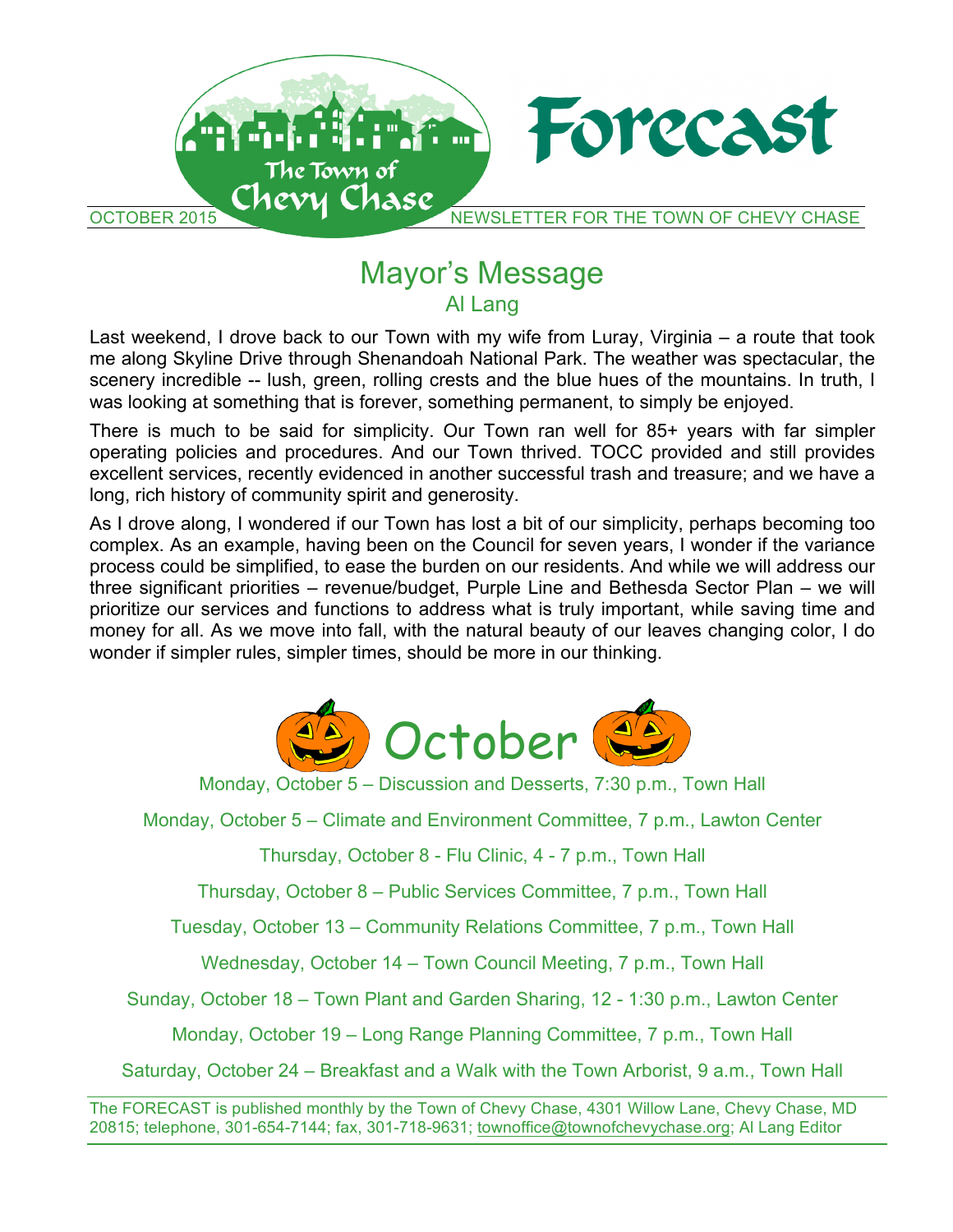# **Town Events**

# Sign-Up for the Flu Clinic - MedStar Visiting Nurses

Thursday, October 8, 4 – 7 p.m., Town Hall

- Shots will be administered to anyone nine years of age and over.
- The cost without Medicare Part B is \$25 (\$30 for Flu Mist or preservative-free).
- There is no charge if you have Medicare Part B and are not part of a HMO.
- We accept cash and checks. Checks should be made payable to MedStar VNA.

Please call the Town Office at 301-654-7144 by Friday, October 2 to sign up for the clinic. **You must sign up to receive a flu shot or pneumonia vaccine**.

# Discussion & Desserts

The Iran Nuclear Agreement: What It Is and What Comes Next? Monday, October 5, 7:30 p.m., Town Hall

Joel Rubin, a Town resident, former Obama administration senior State Department official, and leader of some of the key organizations backing the Iran nuclear deal, will explore how both the Obama administration and Congress will navigate dynamics, at home and abroad, to ensure that the deal succeeds.

The U.S. and our international negotiating partners recently concluded an agreement with Iran to block Iran from acquiring a nuclear weapon. This deal, if implemented successfully, will enhance both our country's security and our global standing while opening up a new chapter in our relations with one of our longest standing adversaries. Yet it also will create new tensions with some of our closest allies, including Israel and the Gulf states.

Sponsored by the Town's Community Relations Committee, please RSVP at 301-654-7144 or townoffice@townofchevychase.org.



#### Breakfast and a Walk with the Town Arborist Saturday, October 24 - 9 a.m., Town Hall

Join residents of all ages at the Town Hall for breakfast with Dr. Tolbert Feather, the Town arborist, followed by his annual walk and talk through the Town. This event gives residents the opportunity to learn more about Town trees and how the weather affects trees in this climate. Come loaded with questions! Please RSVP to the Town Office at 301-654-7144 or townoffice@townofchevychase.org.

#### Town Plant and Garden Sharing October 18, 12:00 - 1:30 p.m., Lawton Center Parking Circle

Do you have some plants that are over-abundant in your garden? Are you looking for some new plants that thrive in our area? Is it time to divide your



irises and daffodils? Seeds to share? Have gardening tools or other items you're willing to give away? Please come and share your wealth at a plant and garden sharing event. We'd like to emphasize native plants in this exchange, but well-behaved non-natives also are welcome. No invasive species!

From 12 to 1 p.m., there will be plant identification and trading among those who bring plants and/or other items. From 1 to 1:30 p.m., non-donors can select plants. Experts will be on hand at noon to help identify plants you bring and to weed out (as it were) any invasive.

Sponsored by the Town's Climate and Environment Committee, please RSVP at 301-654-7144 or townoffice@townofchevychase.org. For full details on the event and links to reference materials, follow the link for this event from the Calendar on the Town website at www.townofchevychase.org.

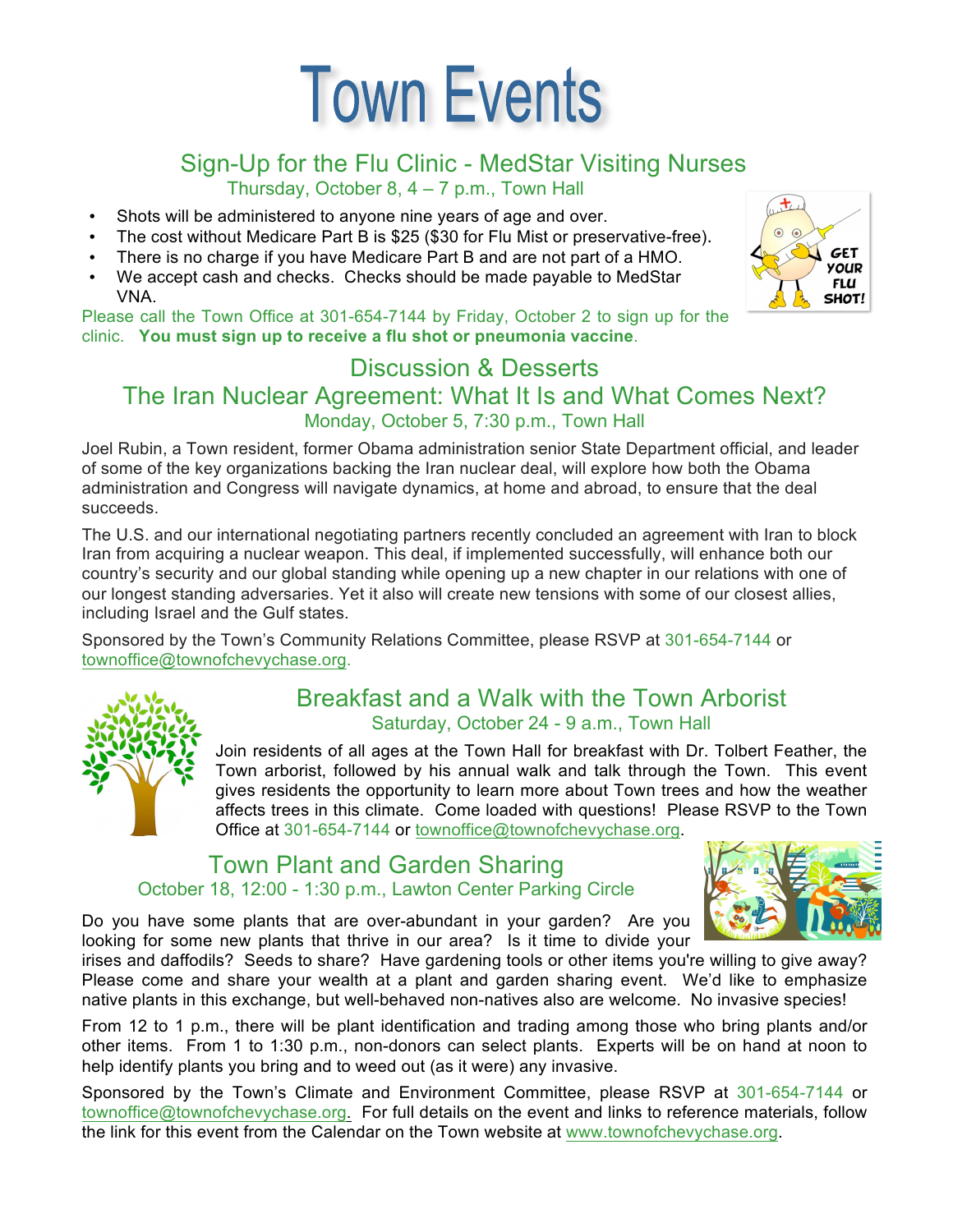

#### Leaf Collection

Leaf vacuuming will begin in mid-October and will continue through mid-December. Please rake leaves to the edge of the curb to be vacuumed. Leaves must be free of debris such as sticks,

bottles, cans and rocks. A map of the leaf collection schedule can be found on the Town's website.

#### Household Organic Waste Collection

The Town continues to offer curbside household organic waste collection in partnership with the Compost Crew. Residents must opt to receive this service. Participants THE SILE COMPOST **W** CREW receive a 5-gallon bin with gamma seal lid and compostable liner. Every Tuesday, Compost Crew collects the bins at the curb, wipes them down, replaces the liner and returns the bins to the curb.

#### Town Teen List

For the most current list, please email townoffice@townofchevychase.org or call the Town office at 301-654-7144.

#### Fall Safety Tips

On September 16, the Town held a Community Safety Meeting to provide residents with important information on crime prevention and fall safety tips. Officer Dana Stroman from the 2nd District police station provided a safety presentation and reviewed recent crime trends in the area. Additional information and safety tips can be found on the Town website under the Public Safety section. Also, it is always a good idea to get to know your neighbors and to know your Neighborhood Watch block captain. If you would like to know the name of your block captain, or would like more information on how to become a block captain, please contact Chris Quintyne at the Town Office at cquintyne@townofchevychase.org or 301-654-7144.

# **Around Chevy Chase**

# 26<sup>th</sup> Annual Taste of Bethesda

#### Saturday, October 3, 11 a.m. - 4 p.m., Woodmont Triangle



Bethesda's famous food and music festival brings 60 restaurants and five stages of entertainment to Bethesda's Woodmont Triangle. Each year, more than 40,000 attendees sample the delicious restaurants, enjoy the live entertainment and visit the kid's corner for face painting and arts & crafts. Admission is free

### Chevy Chase Library's 50<sup>th</sup> Birthday Saturday, October 3, 10:30 a.m. - 5:00 p.m.

The Chevy Chase Historical Society has created a colorful exhibit of photos and news clips about Chevy Chase Library events from the past five decades for the Chevy Chase Library's  $50<sup>th</sup>$  anniversary. If you're a long-time resident, you might find yourself in one of the archival photos – as a toddler in diapers enjoying a puppet show in 1976, or as an adult savoring a symphony talk in 1994. For more information, please visit www.montgomerycountymd.gov/library/branches/chevychase.html.

# B-CC Rescue Squad Open House

#### Saturday, October 3, 11 a.m. - 4 p.m.

The Bethesda-Chevy Chase Rescue Squad will hold its free annual Open House, "Rescue Day," at the station on Battery Lane and Old Georgetown Road. Rescue Day will feature fire and rescue activities and displays for all ages, including tours of the station, and live demonstrations of emergency medical, rescue, and firefighting equipment.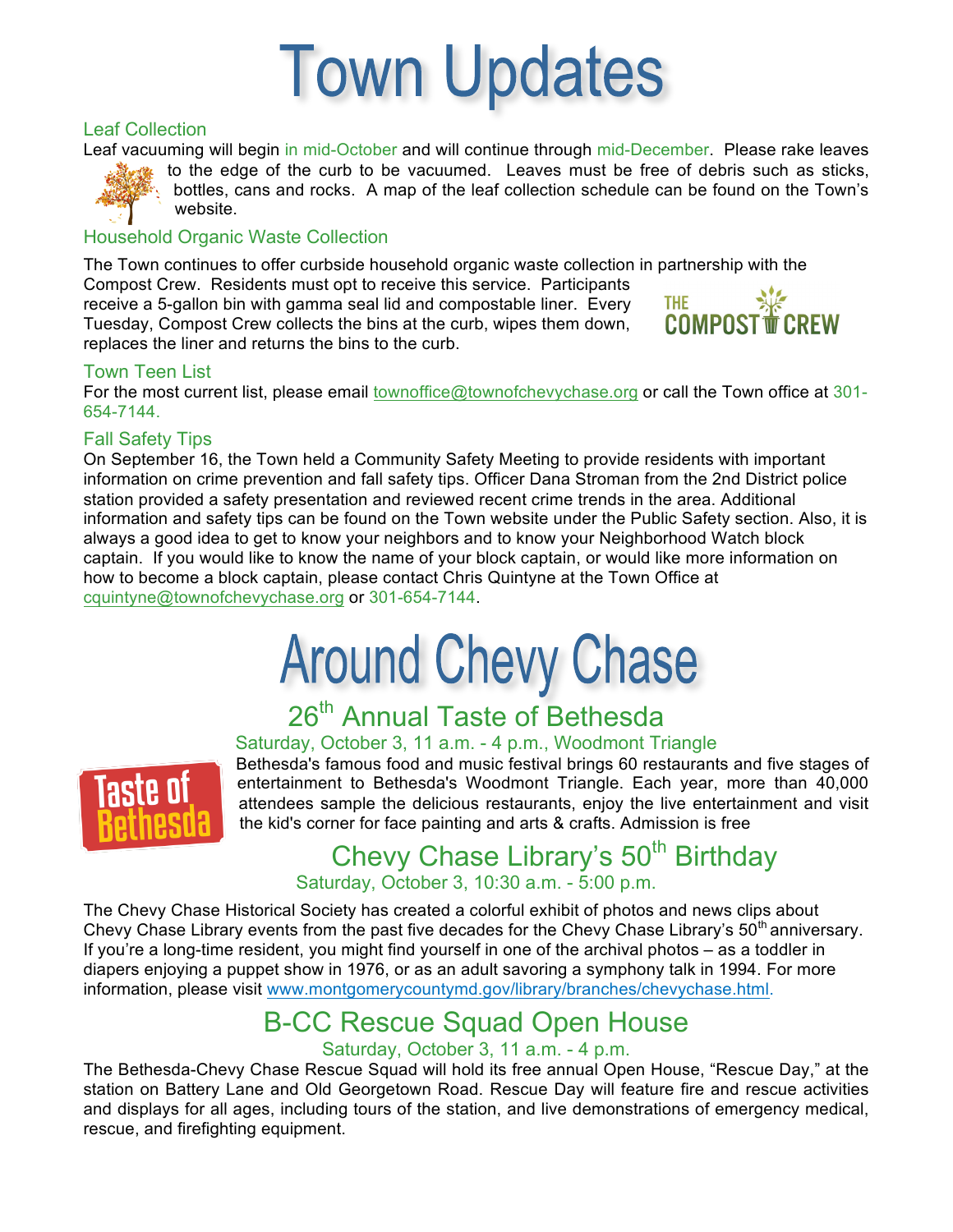#### **Town of Chevy Chase**

4301 Willow Lane Chevy Chase, MD 20815

PRSRT STD US POSTAGE PAID Bethesda, MD Permit No. 418

#### **TOWN COUNCIL**

*Al Lang, Mayor John Bickerman, Vice Mayor Vicky Taplin, Secretary Fred Cecere, Treasurer Kathy Strom, Community Liaison*



 $\sum$  This newsletter is printed on recycled paper.

## October Treats from CC@Home Caroline Michaelis

Looking for a rewarding volunteer opportunity? CC@ H is looking for you! Our next Volunteer Training session is on Thursday, Oct. 1, 10 a.m. - 12 p.m. To sign up, please call 301-657-5115 or www.chevychaseathome.org.

Thursday, Oct. 8, 10 - 11:30 a.m. - Brunch Brunch at the Olympia Cafe on Brookville Road. Drop in, buy a coffee, and join the conversation at the CC@ H table.

Wednesdays, 10:30 - 11:30 a.m., or Fridays, 2:30 - 3:30 p.m. - Gentle Seated Pilate & Balance continues at Chevy Chase United Methodist Church. All classes began on September 9, but there are still a few openings left. The sessions run through Wednesday, November 4, and Friday, November 6. Wednesdays, 11:45 a.m. - 12:45 p.m. - Zumba Gold at Chevy Chase Village Hall. Call or go online to register. The session runs through Wednesday, November 4

Wednesdays, Oct. 14, 21, & 28 - Tech Class ANDROID Smartphone for Beginners at the Town of Chevy Chase Town Hall. The fee is \$45 for CC@ H Members, Friends, and Town of Chevy Chase residents. For the general public, the fee is \$55. Please register at 301-657-5115 or www.chevychaseathome.org**.**

Wednesday, Oct. 21, 7:30 p.m. -Richard Garfinkel, M.D., and Suleiman Alibhai, O.D.,F.A.A.O., will discuss "Age-Related Macular Degeneration - New Strategies for Minimizing Vision Loss" at the Chevy Chase Village Hall.

Sunday, Oct. 25, 1:30 - 4:00 p.m. - Guitar Master Class with Marco Socias of Spain at the Chevy Chase Village Hall. Registration is not required, donation is appreciated.

Thursdays, Oct. 22 & Oct. 29, 1:00 - 2:30 p.m. - Your Computer is Your Friend at the Chevy Chase Village Hall. Please register at 301-657-3115 or www.chevychaseathome.org. The fee is \$45 for CC@ H Members, Friends, and Town of Chevy Chase residents. For the general public, the fee is \$55.